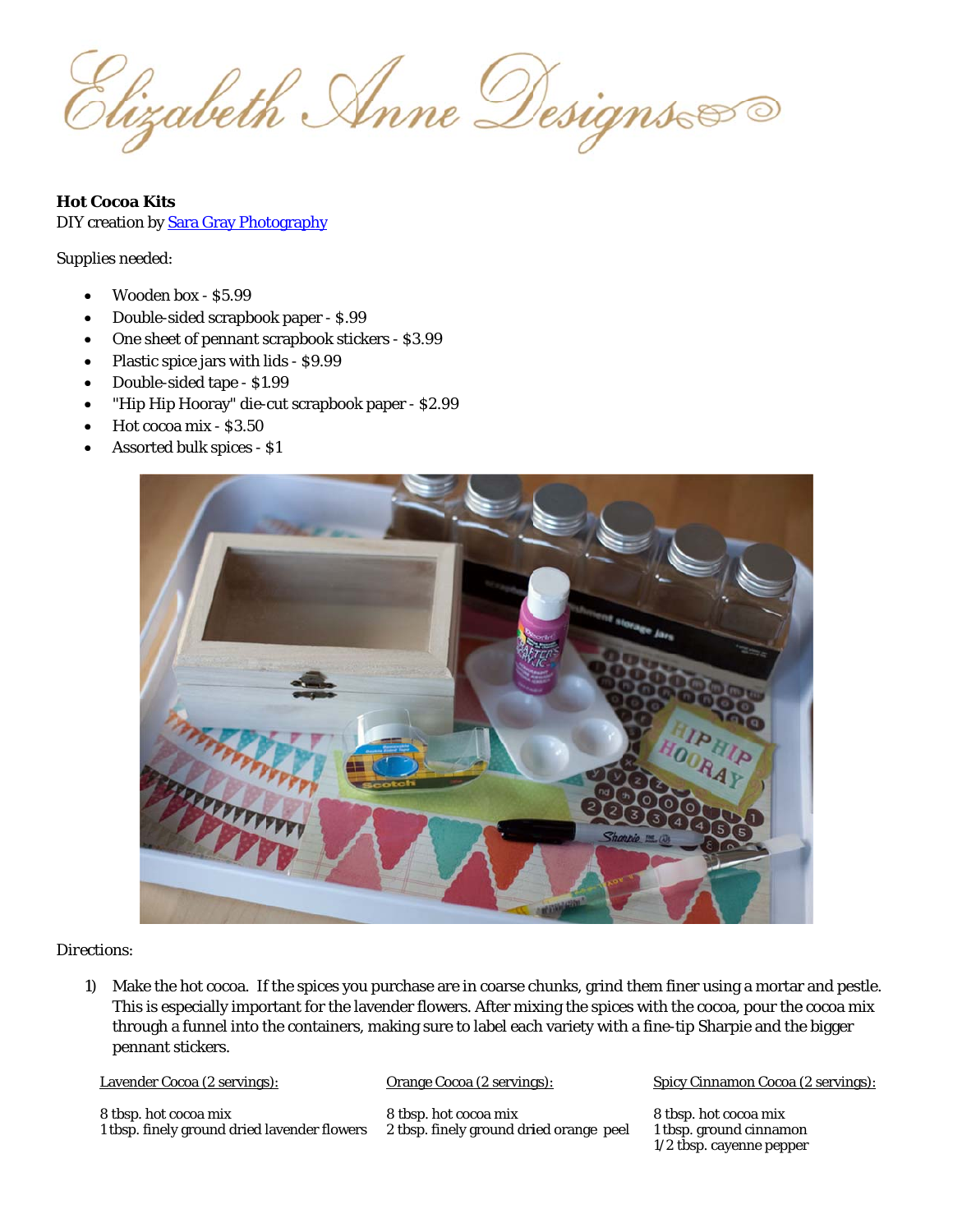

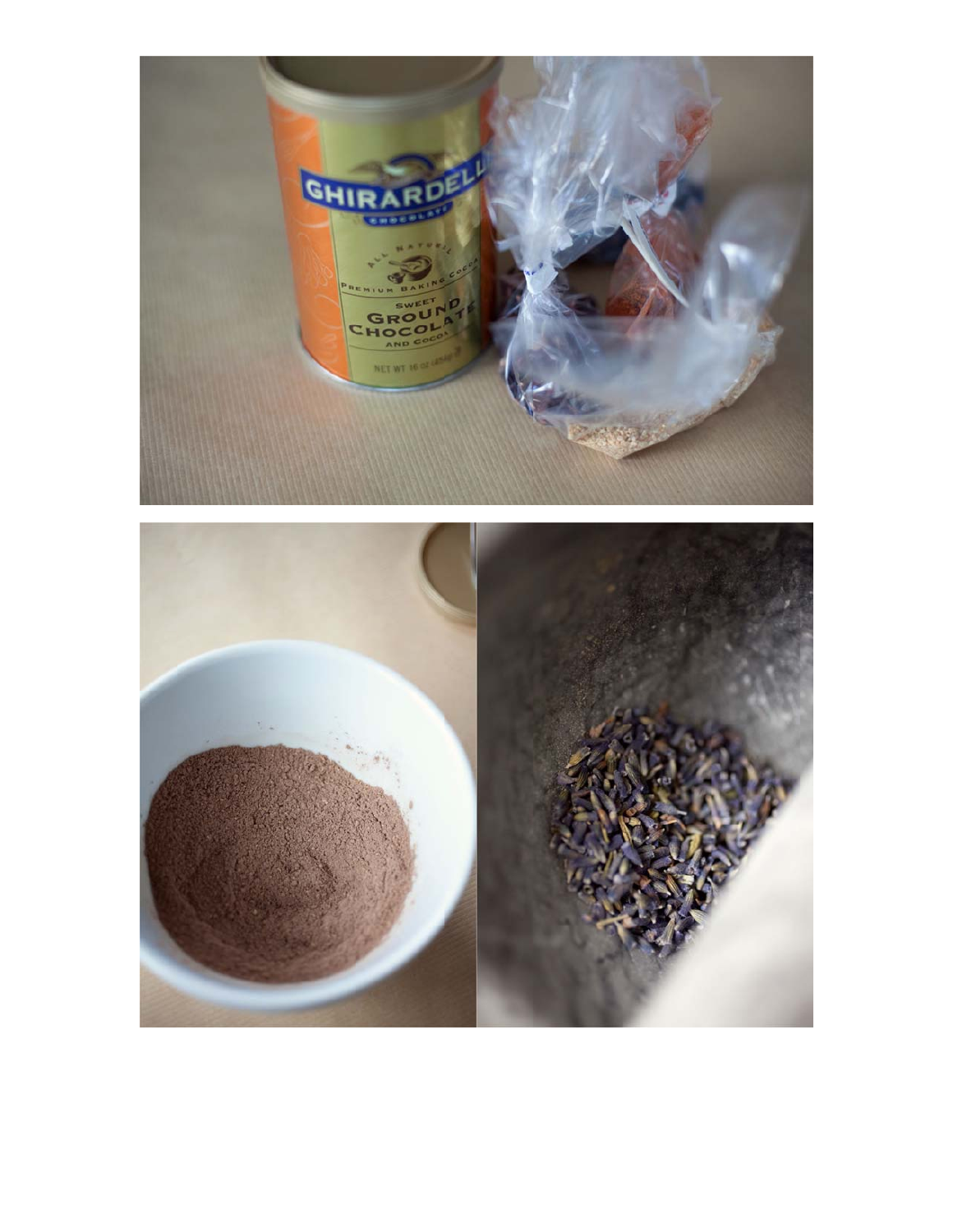

2) Measure the inside of the box; cut a square of the scrapbook paper and stick it to the bottom of the box with double-sided tape. Then measure the plastic window in the box and cut another square of paper. Write the instructions for the cocoa inside the square, mount the die-cut piece on the paper so it shows through the window and mount the whole piece inside the window with double-sided tape. The instructions for the cocoa should be taken from the container of cocoa. It will change depending on the brand.

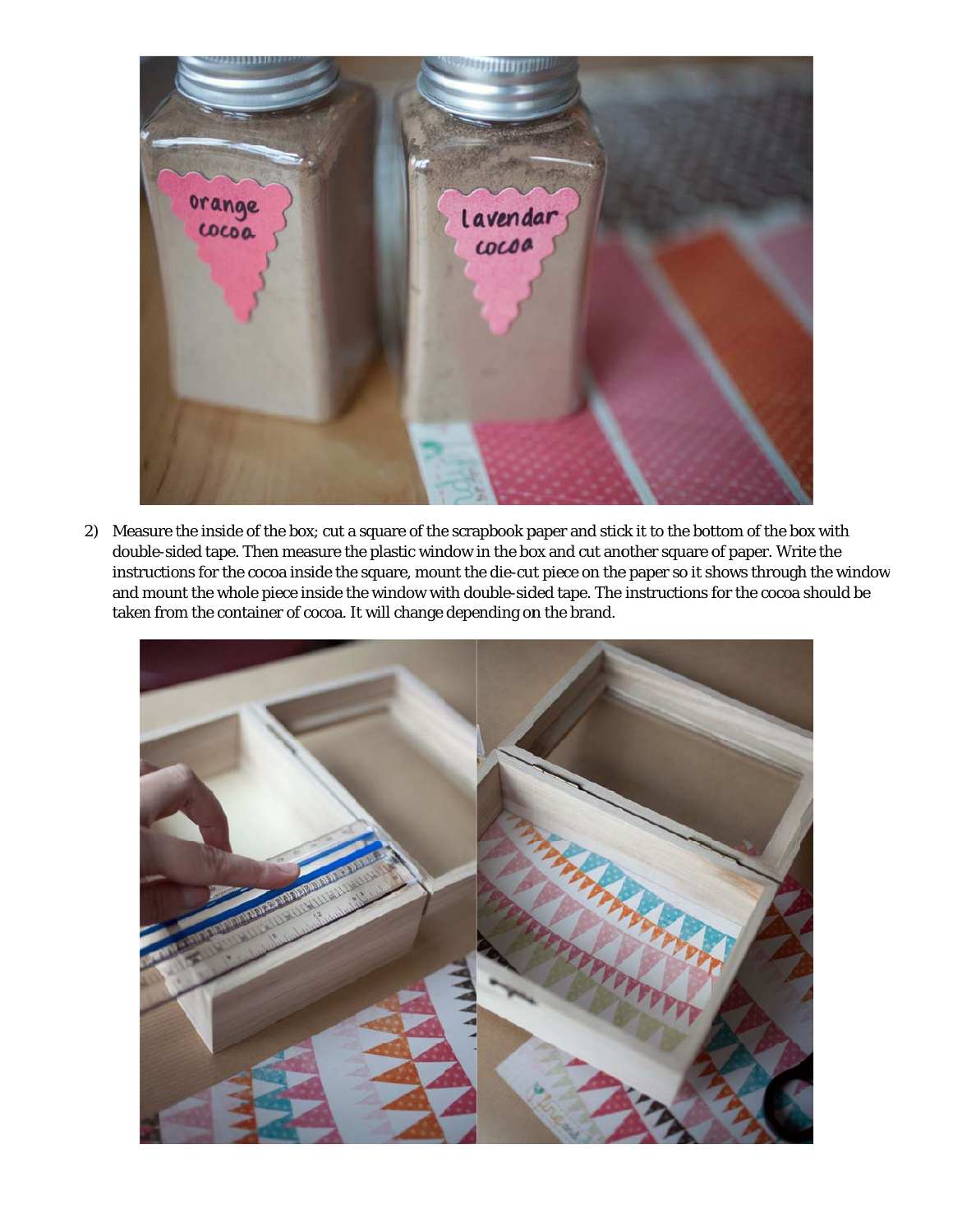

3) Decorate the outside of the box with the remaining pennant stickers: First, draw lines with your Sharpie to mimic a hanging string. Then stick the stickers on just over the edge of the lines so it looks like they're hanging. If they poke dow wn below the e edge, snip the edges off.